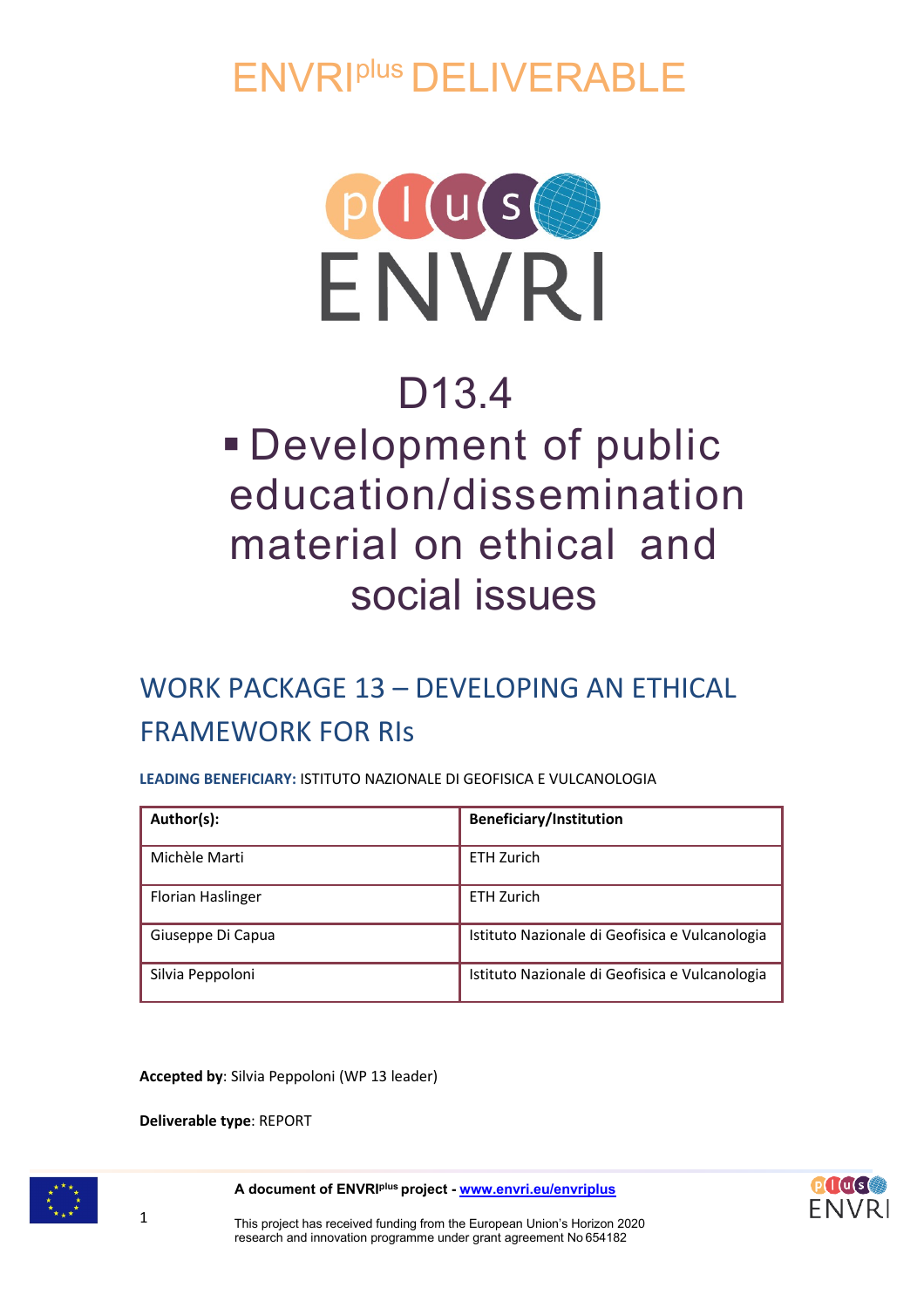**Dissemination level**: PUBLIC

**Deliverable due date**: 01.04.2019

**Actual Date of Submission**: 30.04.2019



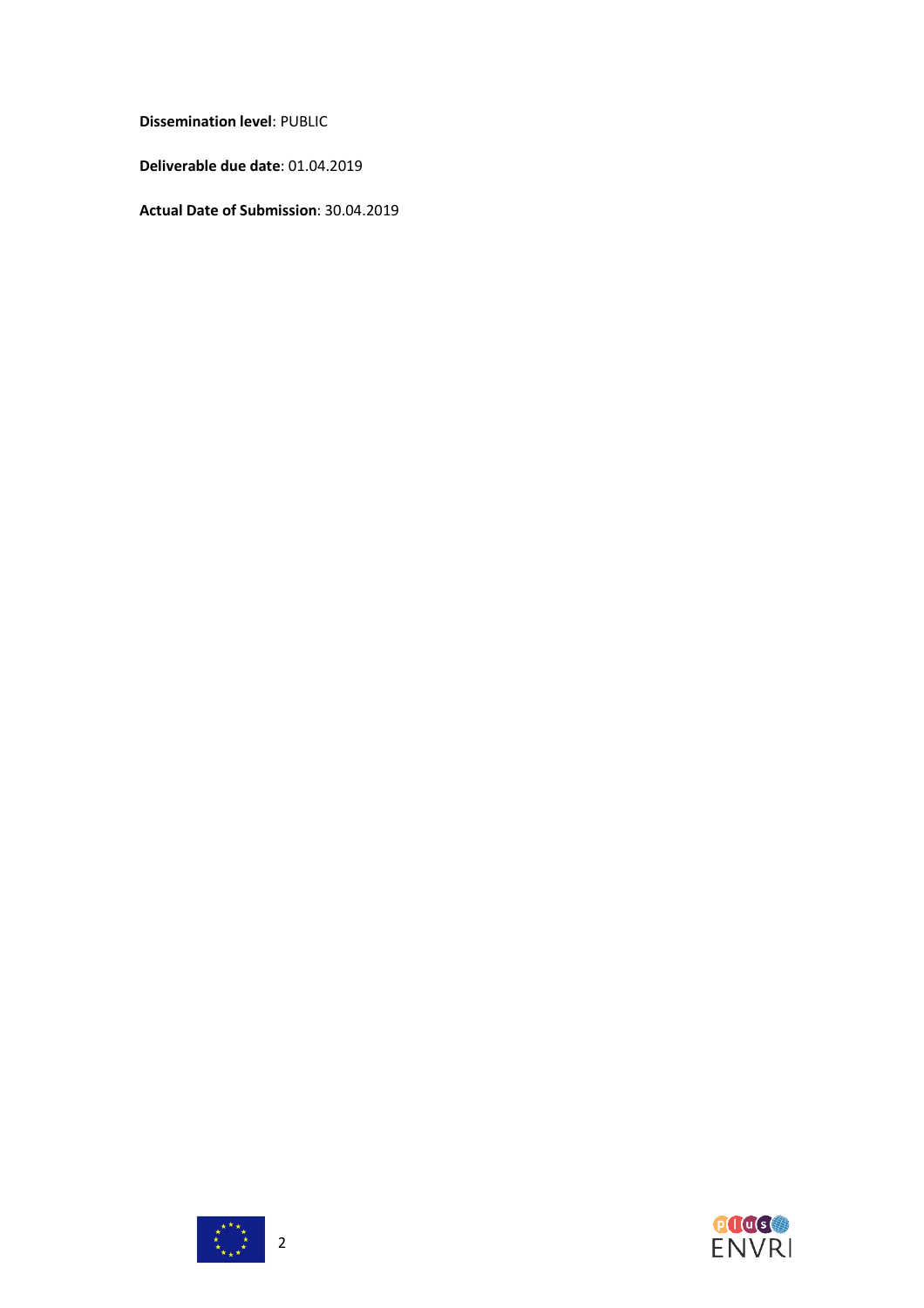### ABSTRACT

# Project internal reviewer(s):

| Project internal reviewer(s): | <b>Beneficiary/Institution</b> |
|-------------------------------|--------------------------------|
| Mairi Best                    | EMSO                           |
| Laura Beranzoli               | EMSO                           |

# Document history:

| <b>Date</b> | <b>Version</b>     |
|-------------|--------------------|
|             | Draft for comments |
|             | Corrected version  |
|             | Accepted           |

# DOCUMENT AMENDMENT PROCEDURE

Amendments, comments and suggestions should be sent to the author: Michèle Marti [michele.marti@sed.ethz.ch](mailto:michele.marti@sed.ethz.ch)



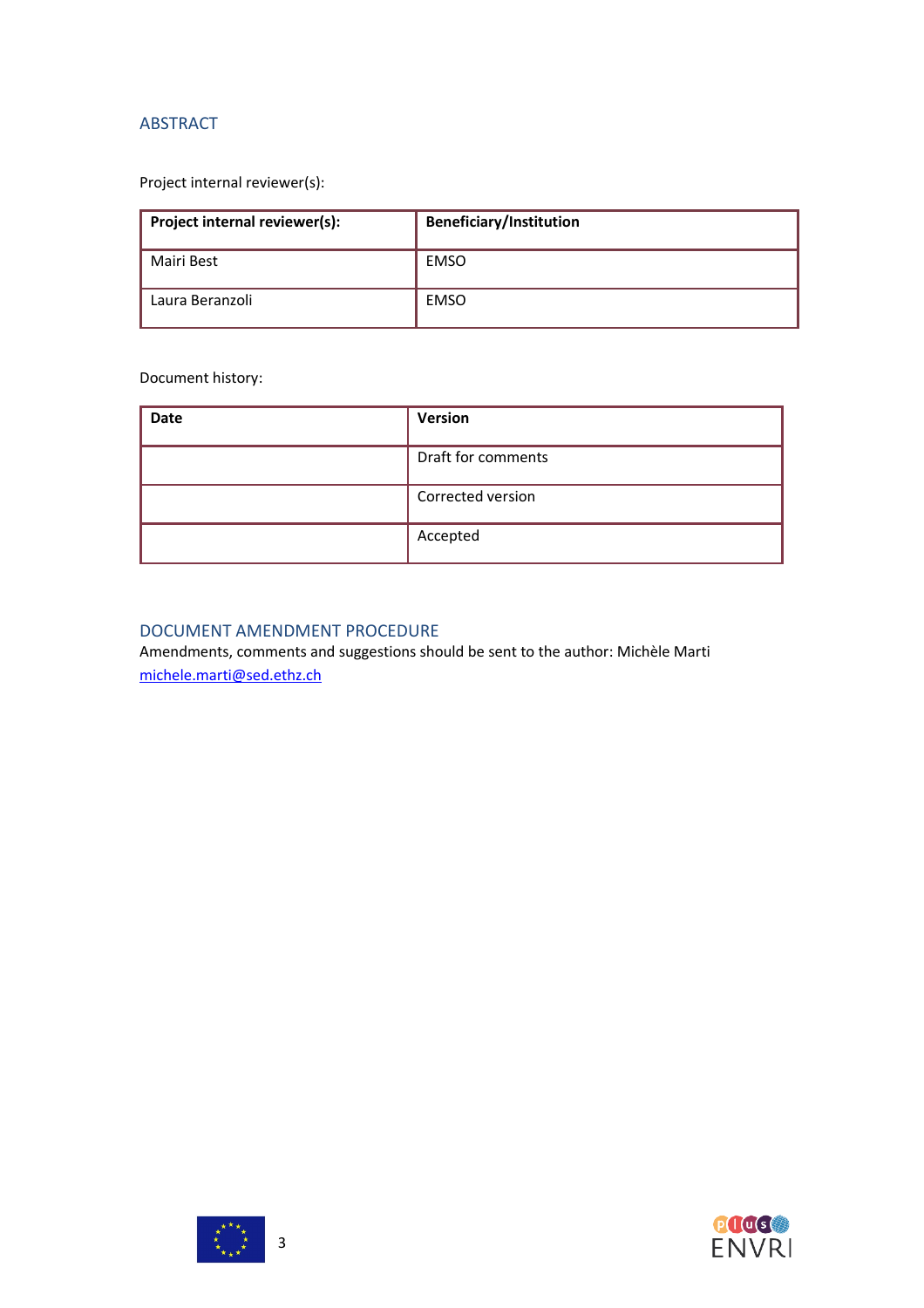#### PROJECT SUMMARY

ENVRIplus is a Horizon 2020 project bringing together Environmental and Earth System Research Infrastructures, projects and networks with technical specialist partners to create a more coherent, interdisciplinary and interoperable cluster of Environmental Research Infrastructures across Europe. It is driven by three overarching goals: 1) promoting cross-fertilization between infrastructures, 2) implementing innovative concepts and devices across RIs, and 3) facilitating research and innovation in the field of environment for an increasing number of users outside the RIs.

ENVRIplus aligns its activities to a core strategic plan where sharing multi-disciplinary expertise will be most effective. The project aims to improve Earth observation monitoring systems and strategies, including actions to improve harmonization and innovation, and generate common solutions to many shared information technology and data related challenges. It also seeks to harmonize policies for access and provide strategies for knowledge transfer amongst RIs.

ENVRIplus develops guidelines to enhance transdisciplinary use of data and data-products supported by applied use-cases involving RIs from different domains. The project coordinates actions to improve communication and cooperation, addressing Environmental RIs at all levels, from management to end-users, implementing RI-staff exchange programs, generating material for RI personnel, and proposing common strategic developments and actions for enhancing services to users and evaluating the socio-economic impacts.

ENVRIplus is expected to facilitate structuration and improve quality of services offered both within single RIs and at the pan-RI level. It promotes efficient and multi-disciplinary research offering new opportunities to users, new tools to RI managers and new communication strategies for environmental RI communities. The resulting solutions, services and other project outcomes are made available to all environmental RI initiatives, thus contributing to the development of a coherent European RI ecosystem.



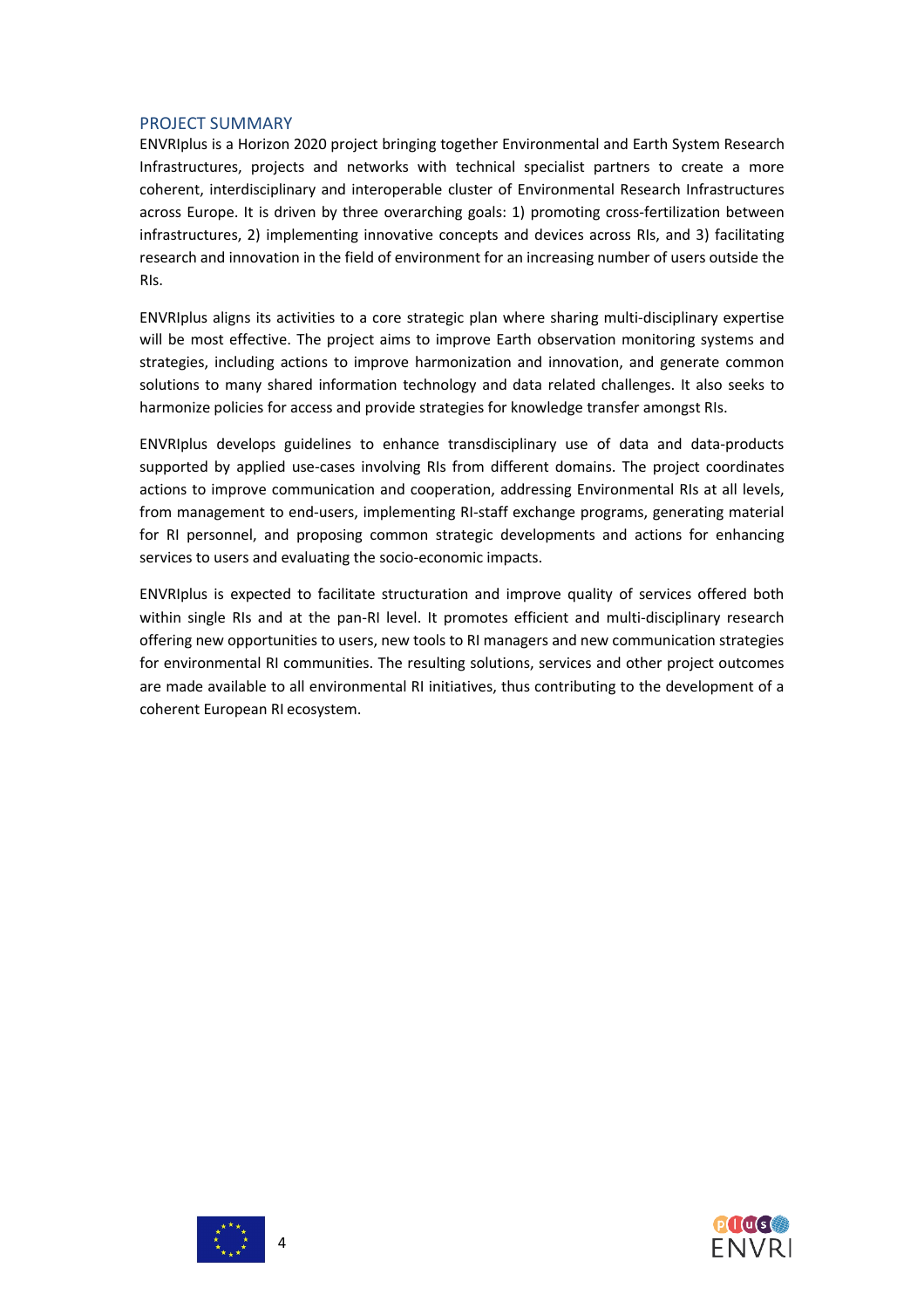#### Introduction

The deliverables produced in work package 13 "Developing an ethical framework for RIs" were prepared for public dissemination as part of task 13.4. Different products were developed, and are described in the following, to facilitate for potential users the development and application of ethical guidelines. All materials will be made available on th[e virtual platform of the ENVRI](http://envri.eu/) [community.](http://envri.eu/)

#### Ethics in Research – a Guideline

The deliverable 13.3 "Ethical Guidelines (EGs) for Research Infrastructures (RIs)" [\(http://www.envriplus.eu/wp-content/uploads/2015/08/D13.3.pdf\) p](http://www.envriplus.eu/wp-content/uploads/2015/08/D13.3.pdf))resents a general framework of ethical values each research infrastructure of the ENVRI community shall use. The framework offers a basis to design or to shape ethical guidelines taking into account RIs' peculiarities with respect to their status, duties, activities, and goals. In order to summarize the work conducted, the most important ethical values to consider on an individual, interpersonal/institutional, societal, and environmental level are now explained in a handy leaflet. It aims at making potential users familiar with important ethical values to adhere to when working for a research infrastructure. The following snapshot depicts the four pages of the leaflet.



# Ethical Label Template Table

As part of the ethical framework, an ethical label (EL) template was developed and documented, in particular in deliverable 13.2 [\(http://www.envriplus.eu/wp-content/uploads/2015/08/D13.2-](http://www.envriplus.eu/wp-content/uploads/2015/08/D13.2-) Ethical-label-template.pdf). The EL supports the disclosure of information concerning ethical, social, and environmental implications of a deliverable or any other project output. It adds value



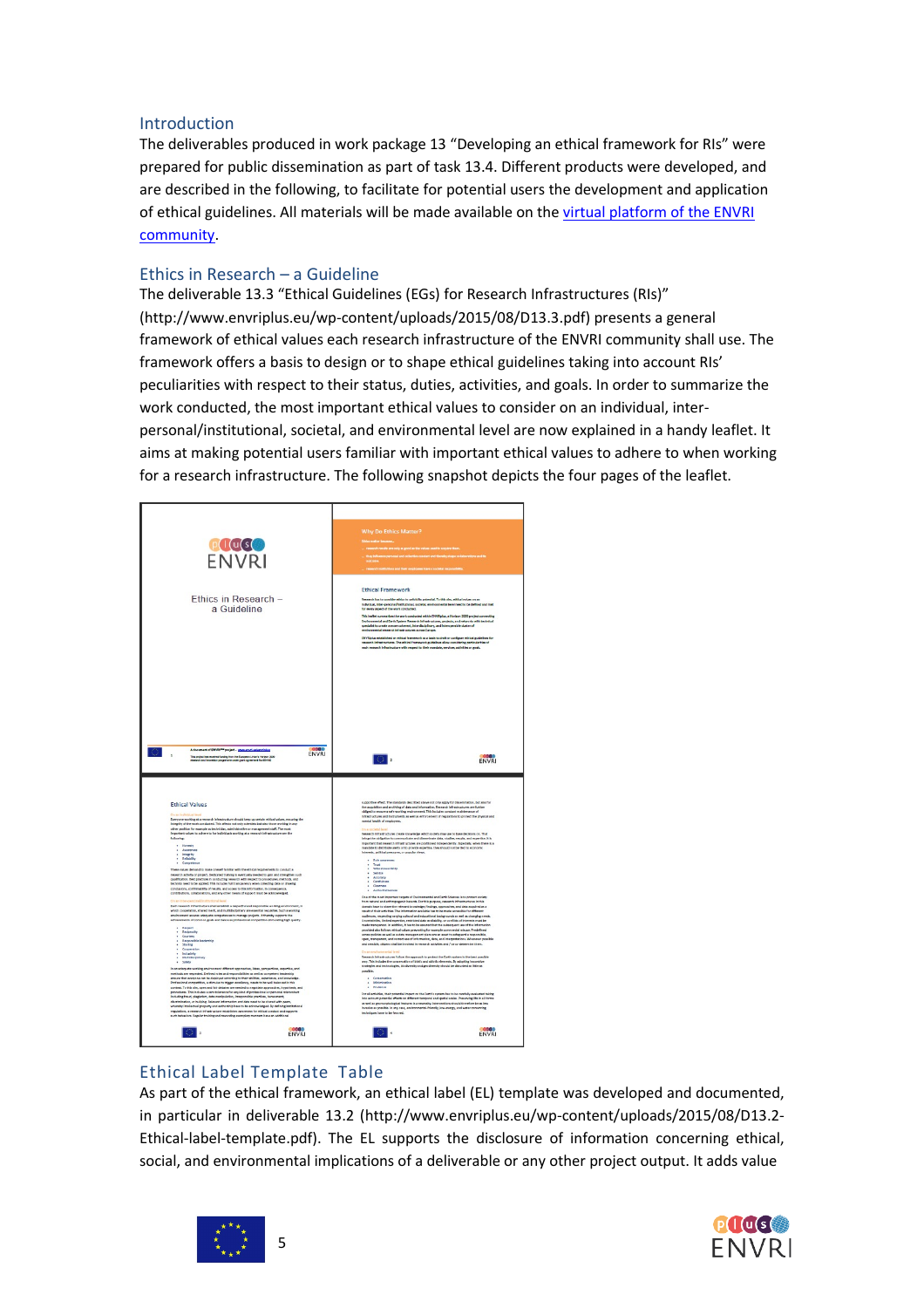to the usual technical-scientific focused description of a project outcome. It helps the end-user to better identify and describe the function of a project output with particular reference to itsimpact on science, society, and the environment.

To support and facilitate the disclosure of the ethical considerations taken, a preprogrammed table was developed. After having filled it in, a summary is generated, which can easily be integrated into any documentation.

The template will be made available online and accompanied by the following introduction:

*Ethics matter! Disclose the impact your project output might have on science, society, or the environment and help end-users to understand which ethical considerations you have taken. To this aim, use the preprogrammed template. Different categories help you to characterize your product. You can always choose one or more of the predefined options and in case this is not sufficient, there is an additional empty field. All the selections you have taken will be automatically included into the summary table at the top. This is also the final information that you can include in your documentation.*

| <b>Summary</b>                                  | Category<br>Type of product<br><b>Field affected</b><br><b>End-users</b><br><b>Accessibility</b><br>Potential impact<br>Area concerned<br>Potential misuse | <b>Selected labels</b><br>0<br>$\overline{\mathfrak{o}}$<br>$\overline{0}$<br>0<br>$\overline{0}$<br>$\overline{0}$<br>$\overline{0}$ |
|-------------------------------------------------|------------------------------------------------------------------------------------------------------------------------------------------------------------|---------------------------------------------------------------------------------------------------------------------------------------|
| <b>Type of product</b><br>Other:                |                                                                                                                                                            | ÷                                                                                                                                     |
| <b>Field affected</b><br>Other:                 |                                                                                                                                                            | ÷                                                                                                                                     |
| <b>End-users</b><br>Other:                      |                                                                                                                                                            | ٠                                                                                                                                     |
| <b>Accessibility</b><br>Other:                  |                                                                                                                                                            | ÷                                                                                                                                     |
| <b>Potential impact</b><br>Other:               |                                                                                                                                                            | $\overline{\phantom{a}}$                                                                                                              |
| <b>Area concerned</b><br>Other:                 |                                                                                                                                                            | ÷                                                                                                                                     |
| <b>Potential misuse</b><br>(warnings)<br>Other: |                                                                                                                                                            | ÷                                                                                                                                     |

The following screenshots shows the structure and layout of the preprogrammed table:

#### Twitter Templates

In order to promote the ethical guidelines, we have designed some Twitter templates for the ENVIRplus account.

1. Tweet

#Ethics matter because research results are only as good as the values used to acquire them. Learn more about the ethical impact your work at a research infrastructure might have LINK to leaflet.